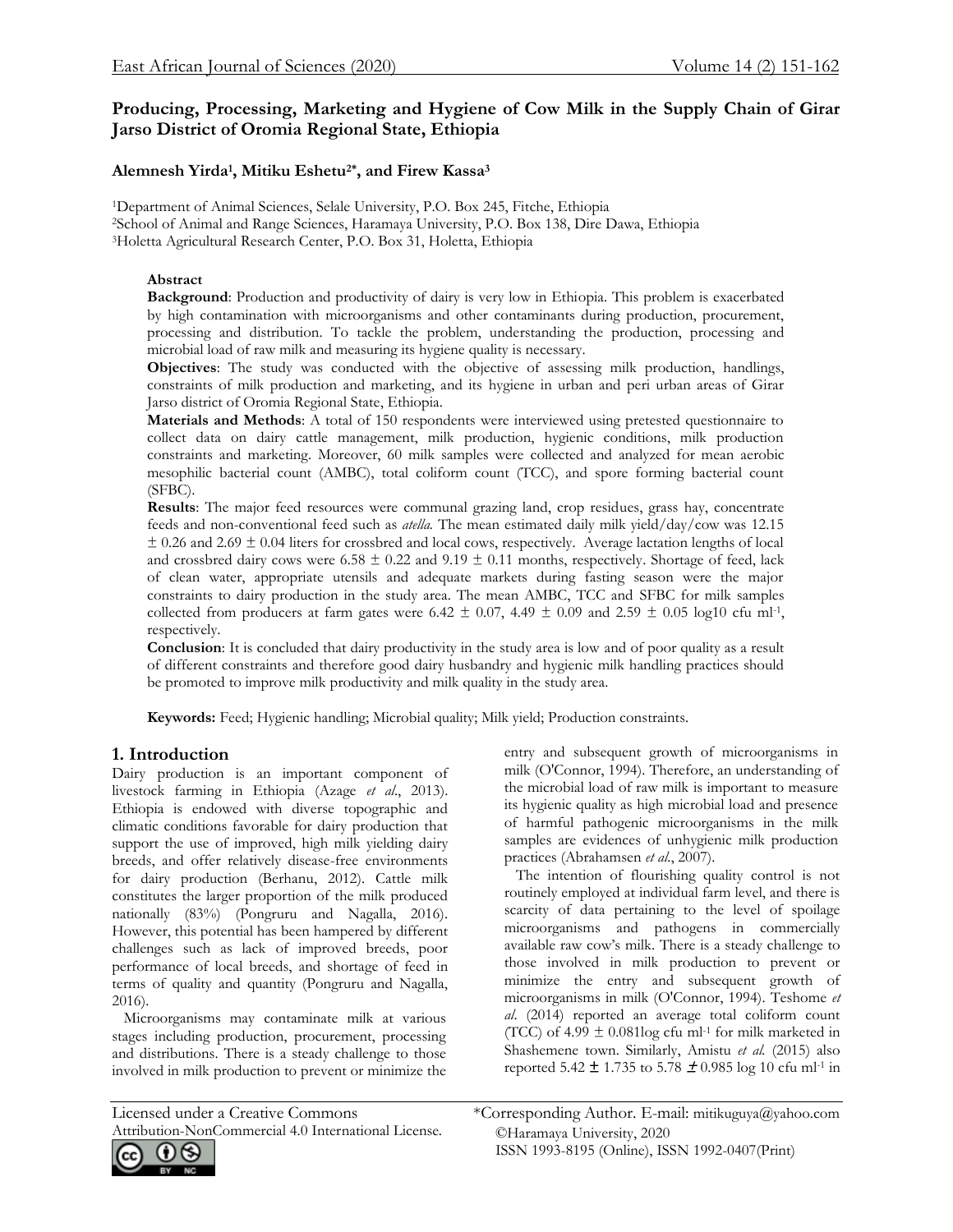special zone of Oromia and Asaminew *et al.* (2011) 4.84 log10 cfu ml-1 for milk samples collected from Bahir Dar milk shed. According to Quality and Standards Authority of Ethiopia (Ethiopian Standards, 2008), TCC of good quality raw milk should not exceed 3 log10 cfu ml-1 . The presence of high TCC in milk indicates unsanitary conditions of milk production, processing and storage.

 There was no formal quality control system in place to monitor and control the quality of milk produced and sold in the Girar Jarso district. Therefore, studying the production practice, quality of cow milk along the milk market chain is important. Therefore, the objective of this study was to assess milk production and handling practices, marketing system, production constraints and hygienic quality of raw cow milk along the milk market chain in urban and peri-urban areas of Girar Jarso District of Oromia Regional State, Ethiopia.

# **2. Materials and Methods**

## **2.1. Description of the Study Area**

The study was conducted in urban and peri urban areas of Girar Jarso District which is one of the thirteen districts of North Shewa Zone of Oromia Regional State, Ethiopia. The district is geographically located at 09°45'121''N latitude and 038°46'728''E longitude and at an altitude of 2,677 meters above sea level. The district is located at a distance of about 112 km from Addis Ababa. The mean maximum and minimum temperatures of the area are 22.13 °C and 10.26 °C, respectively and average long-term annual rainfall is 1000 mm (NSMoLF, 2016, unpublished).

## **2.2. Design of the Study**

This study had two parts (survey and laboratory experiment). For this study, urban (Fitche town) and peri-urban (rural *Kebeles* adjacent to Fitche town) of Girar Jarso district were purposively selected based on their milk production and marketing potential.

## **2.3. Survey study**

A two-stage sampling technique was used for this study. In the first stage, urban and peri urban areas of the district were selected purposively based on milk production potential and participation in marketing. In the second stage, two *kebeles* from urban and two *kebeles* from peri-urban areas of the district were randomly selected. The list of all milk producers was obtained from Agriculture and Rural Development Office of the District. Then the respondents were selected proportionally using random sampling techniques. In addition, 30 milk collectors (15 from urban and 15 from peri-urban areas) were selected to assess milk hygiene across the milk market chain.

# **2.4. Milk Sampling Techniques**

A total of 60 samples of raw cow milk (250 ml) were randomly collected based on the lottery method from the previously surveyed dairy farmers at farm gate and milk collection centers during January to March 2016. Morning milk was taken from the containers of each of the producer and bulk milk samples were collected from collection centers. The cow milk samples were collected aseptically using sterile bottles and immediately kept in an ice box and transported to Dairy Technology and Microbiology Laboratory of Holetta Agricultural Research Center for analysis. The milk samples were kept in a refrigerator at 4 °C upon arrival. The samples were analyzed within 24 hours as described by American Public Health Association (APHA, 1992) and all laboratory analyses were conducted in duplicates.

# **2.5. Microbiological Analysis**

The microbiological analysis was done through enumeration of major microorganisms namely total aerobic mesophilic bacterial count (AMBC), total coliform count (CC), and spore-forming bacterial count (SFBC). To determine AMBC, 1 ml milk sample was diluted in 9 ml sterile peptone water (Oxoid, CM0009) and serial dilutions were made in sterile peptone water diluents until the expected level of 30- 300 count was obtained. One of the milk samples from a chosen dilution was placed on the sterile plate. Then, plate count agar media (Oxoid, CM0325) of 15−20 ml was poured on to the plate and thoroughly mixed with the sample and allowed to solidify for 15 minutes. Then the plates were incubated for  $48 \pm 2$  hours at 35 °C in an inverted position. Finally, colonies were counted manually (FDA, 2003).

 Total coliform Count was determined using sterile violet red bile agar (VRBA) (Oxoid, CM0107). One ml of raw milk sample was added into a sterile test tube containing 9 ml of sterile peptone water (Oxoid, CM0009). After thoroughly mixing, the sample was serially diluted up to 10<sup>-9</sup> and duplicate samples (each with 1 ml) were pour plated using sterile 15−20 ml VRBA. After gently mixing, the resulting plates were allowed to solidify and then incubated at  $32 \pm 1$  °C for 24 hours (Murphy, 1996). Following incubation, typical dark red or purplish red or pink colonies appearing on the plates, measuring 0.5 mm or more in diameter on un-crowded plates and with bile precipitation around them were counted as coliforms (FDA, 2003). To determine SFBC, milk samples were first heat treated in a water bath (Chifton, UK) at 80  $\,^{\circ}$ C for 10 minutes. Appropriate dilutions of the milk samples (1 ml) were plated on duplicate solid plate count agar (Oxoid, CM0325) media. Then, colonies were counted after 3 days of incubation at 30 °C (Roberts and Greenwood, 2003).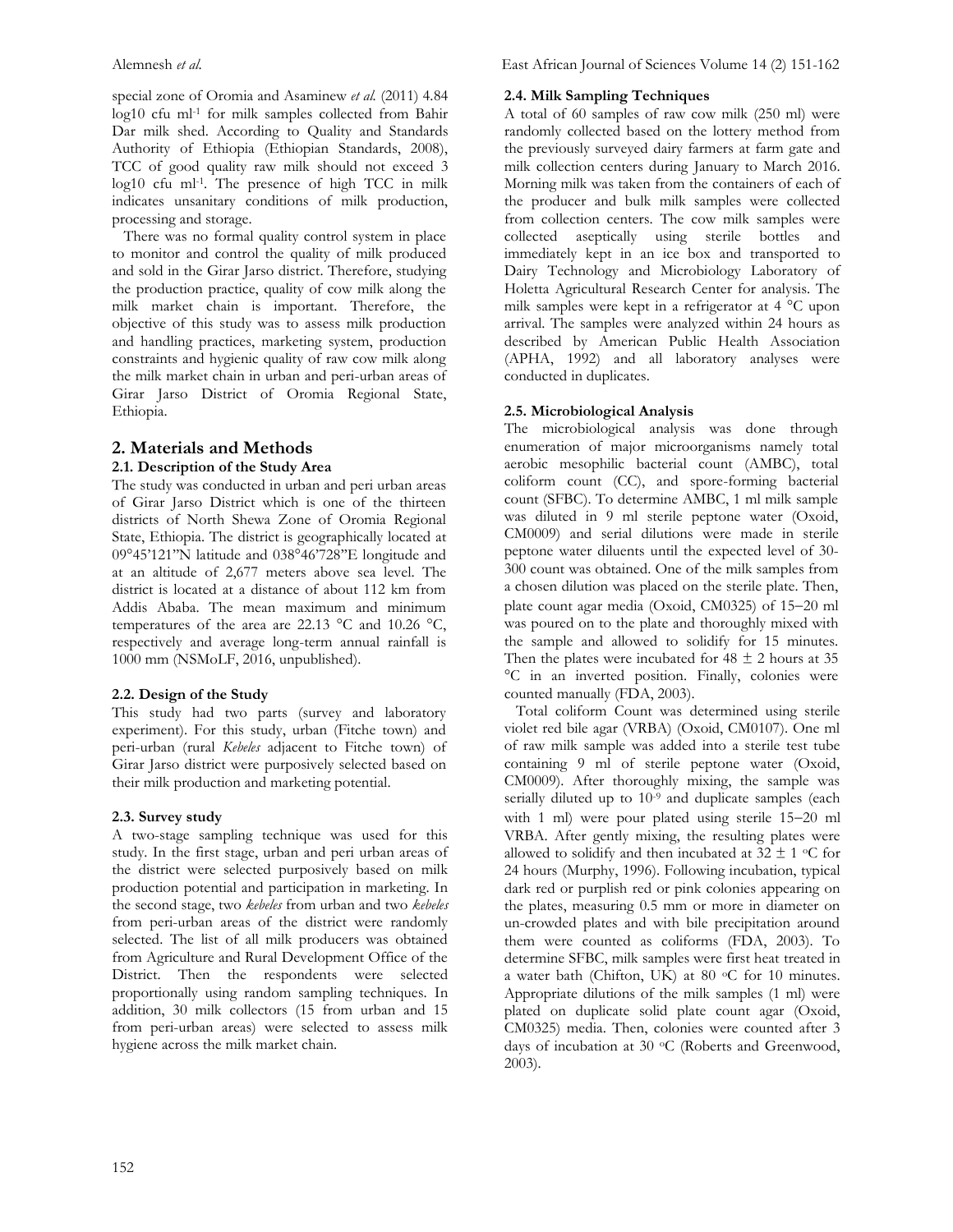#### **2.6. Data Analysis**

The survey data were analyzed using descriptive statistics (mean and percentage) of SPSS (Statistical Package for Social Sciences) software, version 20 (SPSS, 2011). Microbiological data were subjected to analysis of variance (ANOVA), SAS procedure, version 9.0 (SAS, 2009). Tukey's Studentized Range (HSD) test was employed to detect mean differences among sample sources.

 The numbers of microorganisms (colony forming units) per milliliter of milk samples were expressed using the following mathematical formula (FDA, 2003):<br> $N =$ 

 $N = \frac{2^{c}}{(n1 * 2) + (0.1 * n2)} * d$ 

Where,

N = Number of colony forming units per milliliter of milk

 $\Sigma$ C = Sum of all colonies counted on plates

 $n1 =$  Number of plates in the first dilution counted

 $n2$  = Number of plates in the second dilution counted

d = Dilution factor of lowest dilution used

Microbial count data were first transformed to logarithmic values (log<sub>10</sub>) before statistical analysis. The log10 transformed values were analyzed using the

Alemnesh *et al*. *'*Producing, Processing, Marketing and Hygiene of Cow Milk

General Linear Model (GLM) procedure of analysis of SAS software.

 $Y_{ij} = \mu + L_{i+} S_j + e_{ij}$ ; where,  $Y_{ij} =$  the dependent variables;  $\mu$  =overall mean;  $L_i$  = location effect (periurban and urban);  $S_i$  = collection sites (farm gate and collection center) and  $e_{ii}$  = random error.

#### **3. Results and Discussion**

#### **3.1. Household and Farming Practices in the Study Area**

The majority of the respondents (80%) in the study area were married and male-headed households (Table 1). The educational levels of household heads varied between urban and peri-urban areas. About 60% of the household heads in urban areas completed high school education and above, whereas the majority of the household heads (56.7%) in peri-urban areas never went to school. Low level of education may have a direct impact on milk production, quality and safety of milk and milk products. Education is perceived as one of the prerequisites for the development of market oriented dairy farming and understanding determinants of market channel choices among smallholder dairy farmers (Zewdie, 2010).

|  | Table 1. Marital and educational status and farming system of respondents in the study area. |  |  |  |  |  |
|--|----------------------------------------------------------------------------------------------|--|--|--|--|--|
|  |                                                                                              |  |  |  |  |  |

| Variable Category |                      | Urban ( $N = 60$ ) |               |    | Peri urban ( $N = 60$ ) | Overall mean $(N = 120)$ |               |
|-------------------|----------------------|--------------------|---------------|----|-------------------------|--------------------------|---------------|
|                   |                      | N                  | $\frac{0}{0}$ | N  | $\frac{0}{0}$           | N                        | $\frac{0}{0}$ |
| Marital status    | Single               |                    | 11.7          |    | 1.7                     | 8                        | 6.7           |
|                   | Married              | 47                 | 78.3          | 50 | 83.3                    | 97                       | 80.8          |
|                   | Divorced             |                    | 8.3           | 8  | 13.3                    | 13                       | 10.8          |
|                   | Widowed              |                    | 1.7           |    | 1.7                     | 2                        | 1.7           |
| Educational       | Illiterate           | 12                 | 20.0          | 34 | 56.7                    | 46                       | 38.3          |
| status            | Read and write       |                    | 5.0           | 12 | 20.0                    | 15                       | 12.5          |
|                   | Elementary school    |                    | $\Omega$      | 4  | 6.7                     | 4                        | 3.3           |
|                   | Junior school        |                    | 15.0          | 5  | 8.3                     | 14                       | 11.7          |
|                   | High school          | 20                 | 33.3          | 3  | 5.0                     | 23                       | 19.2          |
|                   | Above high school    | 16                 | 26.7          | 2  | 3.3                     | 18                       | 15.0          |
| Farming           | Livestock only       | 51                 | 85.0          | 6  | 10.0                    | 57                       | 47.5          |
| system            | Mixed crop-livestock | 9                  | 15.0          | 54 | 90.0                    | 63                       | 52.5          |

*Note: N = Number of respondents.*

Mixed crop-livestock farming system was found to be the major practiced farming system as reported by 90% of the respondents in peri-urban area of the study district (Table 1). On the contrary, intensive livestock rearing was the sole farming activity in urban areas, which could be attributed to shortage of land. Among the livestock species, cattle are the most important component of the mixed crop-livestock farming system.

#### **3.2. Dairy Cattle Management 3.2.1. Feed resource and feeding**

Communal grazing land (64%), crop residues (of barley, teff, wheat and oat straw) (90.8%), grass hay (100%), concentrate feeds (64%) and non-conventional feed (*atella*) were the major feed resources of dairy cattle in the study area (Figure 1). In line with this result, Kibru *et al*. (2015) reported that communal gazing, private grazing and stall feeding were major feeding system in Aleta Chuko district, Southern Ethiopia. About 82% of dairy producers in urban area of the district were using purchased concentrate feed as supplement. However, only 47% of the respondents were using purchased supplement feeds in the periurban areas.

 Hay making was the most commonly used means of feed preservation technique in the study area. This was used to mitigate livestock feed shortage during dry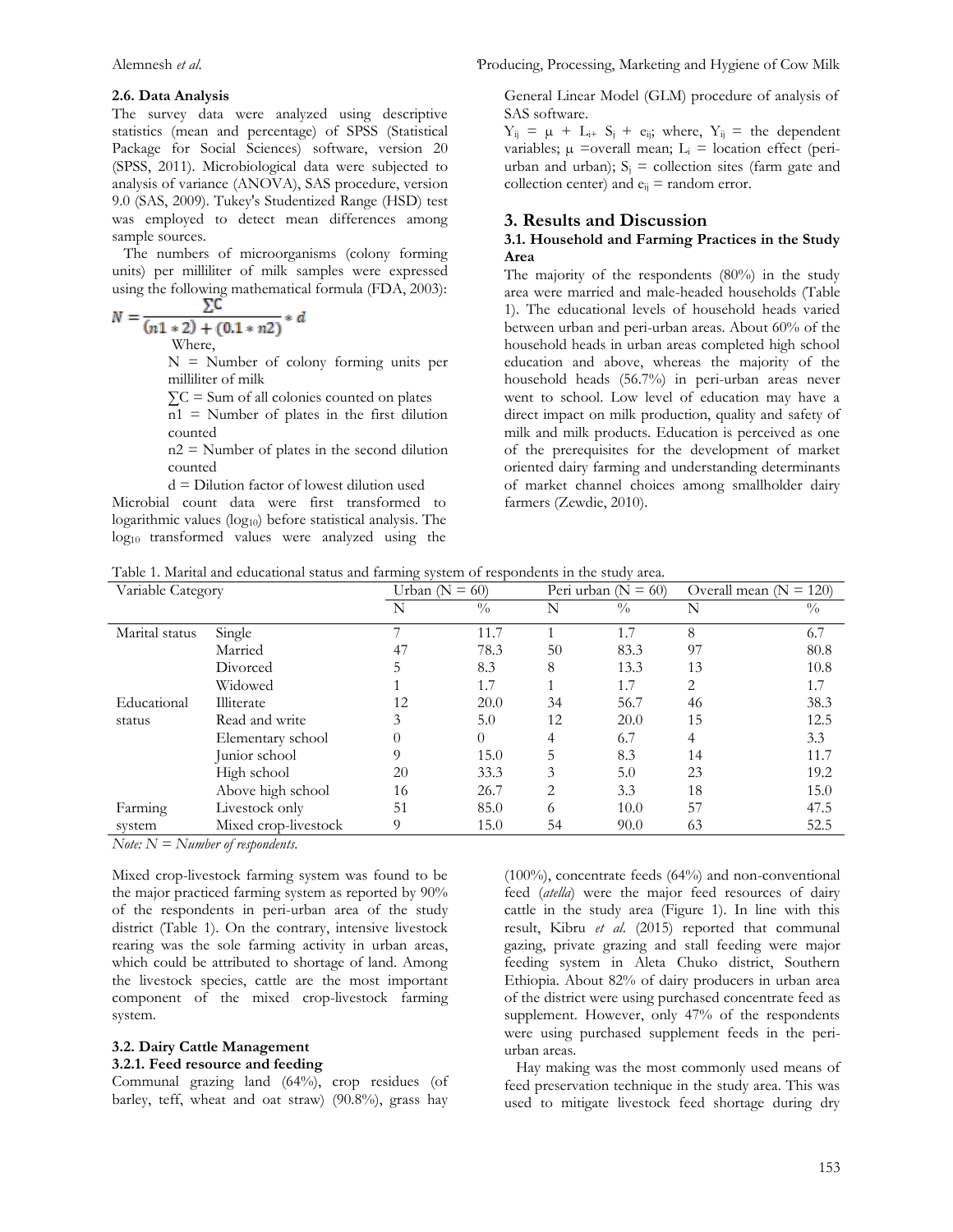periods of the year and to avoid wastage of feed in times of surplus production during rainy season. In urban areas, grazing land was hardly available except in the backyards and some open communal fields. As a result, the majority of the cattle are kept indoor and fed on purchased hay, crop residues, concentrate and nonconventional feeds (Figure 1).



Figure 1. The major feed resources available in the study area (%).

## **3.2.2. Dairy cattle breeding**

About 38% of the respondents were used artificial insemination (AI) to breed dairy cows. However, nearly 24% and 20% of the respondents depended on natural mating system using genetically improved bulls and combination of both methods, respectively (Table 2). In the absence of AI and improved bull services, some of the farmers were compelled to use (17.2%) local bulls. Both AI and veterinary services were delivered by the District Livestock Agency in both urban and peri urban areas. The AI service was delivered at the cost of 12.00 Birr per service and respondents reported that the price was affordable.

Similarly, a study conducted by Kibru *et al*. (2015) indicated that the majority of the farmers (91%) practiced natural mating system using local bulls available in the area while some of the farmers used both natural and artificial mating system (7%) and only 2% of them used AI in Aleta Chuko District of Southern Ethiopia. The present finding agreed with the findings of Zewdie (2010) who reported that AI, crossbred and local bulls were the most commonly used methods to breed dairy cows in the central highlands of Ethiopia.

| Table 2. Breeding system used and available services in the study areas. |  |  |  |
|--------------------------------------------------------------------------|--|--|--|
|                                                                          |  |  |  |

| Variables          |                       | Peri urban<br>Urban |               |    | Overall mean            |    |               |
|--------------------|-----------------------|---------------------|---------------|----|-------------------------|----|---------------|
|                    |                       | $(N = 60)$          |               |    | $(N = 120)$<br>$N = 60$ |    |               |
|                    |                       |                     | $\frac{0}{0}$ |    | $\frac{0}{0}$           |    | $\frac{0}{0}$ |
| Breeding system    | AI                    | 33                  | 55            | 13 | 21.7                    | 46 | 38.3          |
|                    | Local breed bull      | 2                   | 3.3           | 19 | 31.7                    | 21 | 17.6          |
|                    | Crossbred bull        | 13                  | 21.7          | 16 | 26.6                    | 29 | 24.1          |
|                    | AI and crossbred bull | 12                  | 20            | 12 | 20                      | 24 | 20            |
| Available breeding | Government (AI)       | 39                  | 65            | 14 | 23.3                    | 53 | 44.1          |
| Service providers  | Own bull              | 0                   | $\Omega$      | 17 | 28.3                    | 17 | 14.1          |
|                    | Neighbors' bull       | 21                  | 35            | 29 | 48.4                    | 50 | 41.8          |

*Note: AI = Artificial insemination and N = Number of respondents.*

## **3.3. Family Labor Division for Dairy Production**

Members of the households have a range of responsibilities for different dairy farm operations. Milking, cleaning of milk containers and barns, animal health management, milk processing and marketing, heat detection and feeding of dairy animals was the major dairy farm activities identified. Wives were highly engaged in milking and cleaning of milk containers and barns while husbands were mainly responsible for marketing of milk, feeding, heat detection and animal health management (Table 3) in the urban area of the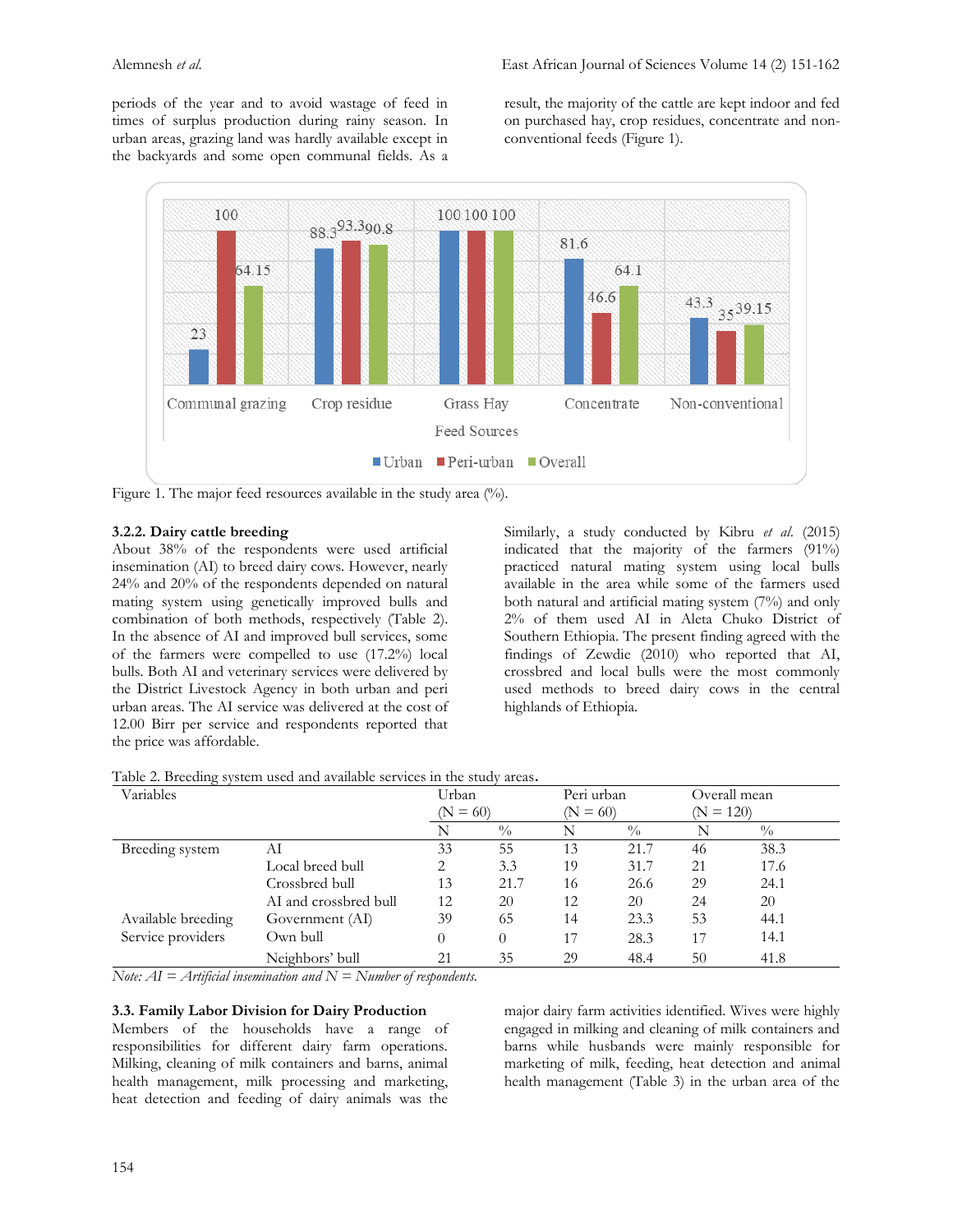district. Children assist in herding activities after and before school times.

 In the peri-urban area of the district, husbands were most often involved in feeding, watering, health management, milking cows and milk marketing. Money earned from sale of milk was exclusively

controlled by the husband. Kibru *et al*. (2015) reported that milking, milk processing, barn cleaning and sale of dairy products were mainly performed by wives while live animal marketing and stall feeding were performed by husband in Aleta Chuko district, southern Ethiopia.

| Table 3. Family labor division for milk production related activities in the study area. |  |  |  |  |
|------------------------------------------------------------------------------------------|--|--|--|--|
|------------------------------------------------------------------------------------------|--|--|--|--|

| Activities                                | Location     | Responsibility sharing among family members $(\%)$ |       |          |             |  |  |
|-------------------------------------------|--------------|----------------------------------------------------|-------|----------|-------------|--|--|
|                                           |              | Men                                                | Women | Children | Hired Labor |  |  |
| watering<br>Feeding<br>of<br>dairy<br>and | Urban        | 8.3                                                | 31.7  | 33.3     | 26.7        |  |  |
| animals                                   | Peri urban   | 28.3                                               | 8.4   | 53.3     | 10.0        |  |  |
|                                           | Overall mean | 18.4                                               | 20.0  | 43.3     | 18.3        |  |  |
| Barn cleaning                             | Urban        | 0.0                                                | 45.0  | 36.7     | 18.3        |  |  |
|                                           | Peri urban   | 1.7                                                | 66.7  | 20.0     | 11.6        |  |  |
|                                           | Overall mean | 0.9                                                | 55.8  | 28.3     | 15.0        |  |  |
| Cleaning of milk container                | Urban        | 15.0                                               | 38.3  | 25.0     | 21.7        |  |  |
|                                           | Peri urban   | 0.0                                                | 71.7  | 21.7     | 6.6         |  |  |
|                                           | Overall mean | 7.5                                                | 55.0  | 23.4     | 14.1        |  |  |
| Milking of cow                            | Urban        | 20.0                                               | 38.4  | 8.3      | 33.3        |  |  |
|                                           | Peri urban   | 6.7                                                | 70.0  | 5.0      | 18.3        |  |  |
|                                           | Overall mean | 13.4                                               | 54.2  | 6.6      | 25.8        |  |  |
| Milk marketing                            | Urban        | 41.7                                               | 15.0  | 40.0     | 3.3         |  |  |
|                                           | Peri urban   | 40.0                                               | 16.6  | 36.7     | 6.7         |  |  |
|                                           | Overall mean | 40.9                                               | 15.8  | 38.4     | 4.9         |  |  |

#### **3.4. Daily Milk Yield and Lactation Length**

The overall average number of lactating crossbred and local breed cows owned per household in the study area were  $1.92 \pm 0.12$  and  $1.86 \pm 0.15$ , respectively (Table 4). The number of lactating crossbred cows varied significantly (P < 0.05) between urban and peri urban areas of the study district. The difference could be attributed to relatively better access to AI service and market opportunities of the urban farmers. The mean estimated daily milk yield/liter/cow obtained from crossbred cows (12.15  $\pm$  0.26) was four times higher than that of the local cows (2.69  $\pm$  0.04). The current report on milk yield of local cows was slightly higher than the earlier report by Asaminew *et al.* (2011)

(average of 2 liter/day/cow) and Zewdu  $(2004)$   $(1.8)$ liters/day/cow) in the first and second lactations in North Gonder Zone.

 The overall average lactation length of local and crossbred cows was  $6.58 \pm 0.22$  and  $9.19 \pm 0.11$ months, respectively. The average lactation length of the local cows and crossbred cows observed in this study is only slightly shorter than that reported by Debir (2016) in Sidama Zone, Southern Ethiopian which were 7.38  $\pm$  10 and 9.79  $\pm$  11 months for local and crossbred cows, respectively.

| Table 4. Daily milk yield and lactation length of crossbred and local cows in the study area. |  |  |
|-----------------------------------------------------------------------------------------------|--|--|
|                                                                                               |  |  |

|                      | $\mu$ , and moments in the state of the state is the computer of $\mu$ . The state $\mu$ |       |                          |    |                              |     |                      |            |  |  |  |
|----------------------|------------------------------------------------------------------------------------------|-------|--------------------------|----|------------------------------|-----|----------------------|------------|--|--|--|
| Variable             |                                                                                          | Urban |                          |    | Peri-urban                   |     | Overall mean         | SL         |  |  |  |
|                      |                                                                                          | N     | Mean <sup>+</sup> SE     | N  | Mean <sup>+</sup> SE         | N   | Mean <sup>+</sup> SE |            |  |  |  |
| Number of            | Local breed                                                                              | 6     | $1.16 \pm 0.66$          | 37 | $1.973 \pm 0.17$             | 43  | $1.86 \pm 0.15$      | ns         |  |  |  |
| lactating<br>cows    | Crossbred                                                                                | 59    | $2.12 \pm 0.85^{\circ}$  | 41 | $1.63 \pm 0.12^{\rm b}$      | 100 | $1.92 \pm 0.12$      | $\ast$     |  |  |  |
| Milk yield of        | Local breed                                                                              | 6     | $2.83 \pm 0.16$          | 37 | $2.66 \pm 0.20$              | 43  | $2.69 \pm 0.04$      | ns         |  |  |  |
| cows<br>(liters/day) | Crossbred                                                                                | 59    | $13.14 \pm 0.34^{\circ}$ | 41 | $11.52 \pm 0.35^{\circ}$     | 100 | $12.15 \pm 0.26$     | $\ast\ast$ |  |  |  |
| Lactation            | Local breed                                                                              | 6     | $6.14 \pm 0.26^{\circ}$  | 37 | $6.66 \pm 0.11$ <sup>b</sup> | 43  | $6.58 \pm 0.22$      | $\ast$     |  |  |  |
| length<br>(months)   | Crossbred                                                                                | 59    | $9.28 \pm 0.13^{\circ}$  | 41 | $9.04 \pm 0.21$              | 100 | $9.19 \pm 0.11$      | $\ast$     |  |  |  |

 $Note: N = Number of respondents. Means with different suberscripts in the same rows for the same parameter are significantly different at P$  $\langle 0.05; n_s =$  non-significant;  $SL =$  significance level.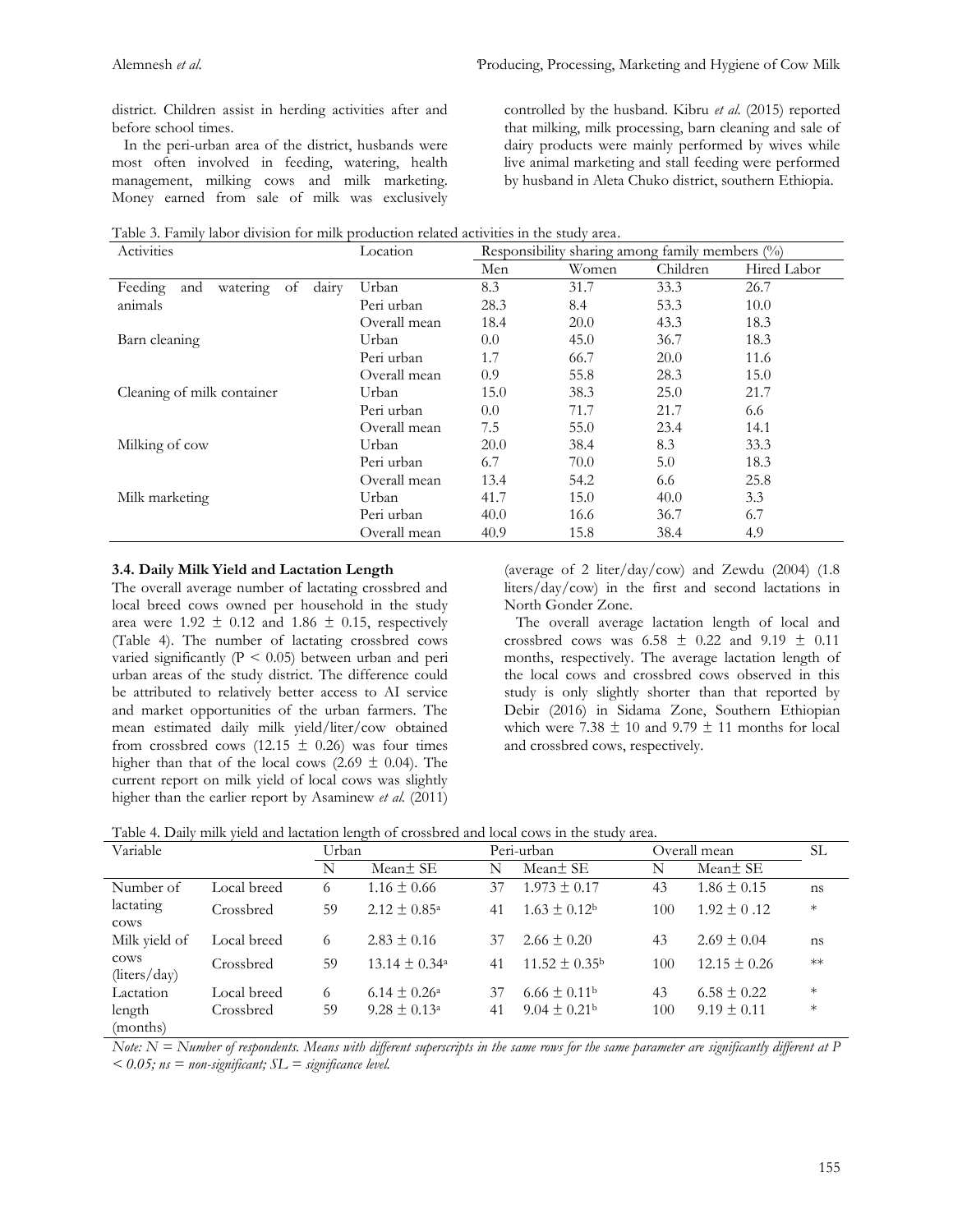According to the report of NSMoLF (2016), the total numbers of households using local cows for milk production were about 13,566 with about 2998 households using crossbred dairy cows. A total of 34,638,240 and 23,160,480 liters of milk were produced per annum from crossbred and local cows, respectively. High proportion of households in the district (80%) is engaged in selling raw milk.

# **3.5. Milk Hygienic Practices**

# **3.5.1. Dairy cattle housing**

Almost all of the respondents (99.2%) had separate barn for dairy cattle. Most of the cattle houses had roofs made of corrugated iron sheet. Some of the households also used crop residue and grasses for thatching roofs (Table 5).

| Table 5. Daily milk yield and lactation length of crossbred and local cows in the study area. |  |
|-----------------------------------------------------------------------------------------------|--|
|-----------------------------------------------------------------------------------------------|--|

| Variable       |                     |            | Urban         |            | Peri-urban    |             | Overall mean |  |
|----------------|---------------------|------------|---------------|------------|---------------|-------------|--------------|--|
|                |                     | $(N = 60)$ |               | $(N = 60)$ |               | $(N = 120)$ |              |  |
|                |                     | N          | $\frac{0}{0}$ | N          | $\frac{0}{0}$ | Ν           | $^{0}/_{0}$  |  |
| House type     | Separate house      | 60         | 100.0         | 59         | 98.3          | 119         | 99.2         |  |
|                | Inside family house | $\Omega$   | 0.0           |            | 1.7           |             | 0.8          |  |
| Floor material | Concrete/cement     | 37         | 61.7          | 3          | 5.0           | 40          | 33.4         |  |
|                | Mud/earthen         | 0          | 0.0           | 20         | 33.4          | 20          | 16.6         |  |
|                | Stone               | 23         | 38.3          | 37         | 61.7          | 60          | 50.0         |  |
| Type of roof   | Tin/corrugated iron | 52         | 86.7          | 27         | 45.0          | 79          | 65.8         |  |
|                | Thatched            |            | 13.3          | 23         | 55.0          | 41          | 34.2         |  |

*Note: N = number of respondents.*

In the urban area, dairy producers built the floor with concrete and stone whereas 95% of the respondents in peri urban area used stone and earthen floor as bedding material. In contrast to this finding, Abebe *et al*. (2012), Berhanu (2012) and Kibru *et al*. (2015) reported that cattle share the same house with the family member during the night time in the southern Ethiopia. Asaminew (2007) also found that some of the households keep cattle in the same room with family members at Bahir Dar Zuria and Macha districts. In line with the findings of this study, Mustefa (2012) reported for Sululta and Welmera districts that about 94% of the dairy herd owners used earthen and stone floors.

## **3.5.2. Dairy animal health**

The major dairy cattle diseases reported in the study area were anthrax (*Abba Sangaa)*, foot and mouth disease (FMD) (*Manse)*, pasteurollosis (*Gororsiisaa),* blackleg (*Abba Gorbaa*), mastitis (*Muchaa Dhiitessaa*) and metabolic disorder due to imbalance feeding rations (*kirkirsiisaa*). Most of dairy herd owners (93%) encountered cow udder infection.

Table 6. Udder health problems of dairy cattle and treatments practiced in the study area.

| Variable                      |                            |            | Urban         |            | Peri-urban    |             | Overall mean  |
|-------------------------------|----------------------------|------------|---------------|------------|---------------|-------------|---------------|
|                               |                            | $(N = 60)$ |               | $(N = 60)$ |               | $(N = 120)$ |               |
|                               |                            | N          | $\frac{0}{0}$ | N          | $\frac{0}{0}$ | N           | $\frac{0}{0}$ |
| Encounter Udder problem       | <b>Yes</b>                 | 16         | 26.7          | 14         | 23.3          | 30          | 25.0          |
|                               | $\rm No$                   | 44         | 73.3          | 46         | 76.7          | 90          | 75.0          |
| animals<br>with udder<br>Milk | Yes                        | 16         | 100.0         | 11         | 84.6          | 27          | 93.1          |
| problem                       | No                         | $\theta$   | 0.0           | 3          | 15.4          | 3           | 6.9           |
| Milk from infected udder      | Dispose                    | 11         | 68.7          | 3          | 27.3          | 14          | 51.8          |
|                               | Use as animal feed         | 5          | 31.3          | 8          | 72.3          | 13          | 48.1          |
| Udder disease treatment       | Veterinary treatment       | 15         | 93.8          | 12         | 92.3          | 27          | 93.1          |
|                               | Veterinary and Traditional |            |               |            |               |             |               |
|                               | treatment                  |            | 6.2           | 2          | 7.7           | 3           | 6.9           |

*Note: N = Number of respondents.*

As a result, milk obtained from infected udders was either discarded (52.8%) or fed to animals (48%) (Table 6). In agreement with the current finding, Zewdie (2010) reported occurrence of anthrax, FMD*,* blackleg and mastitis as major diseases in the central highlands

and central Rift Valley of Ethiopia. The same author also stated that these diseases usually occurred during the short rainy season (March to May) when animals are in poor body condition due to inadequate feed availability in the preceding dry period. About 93% of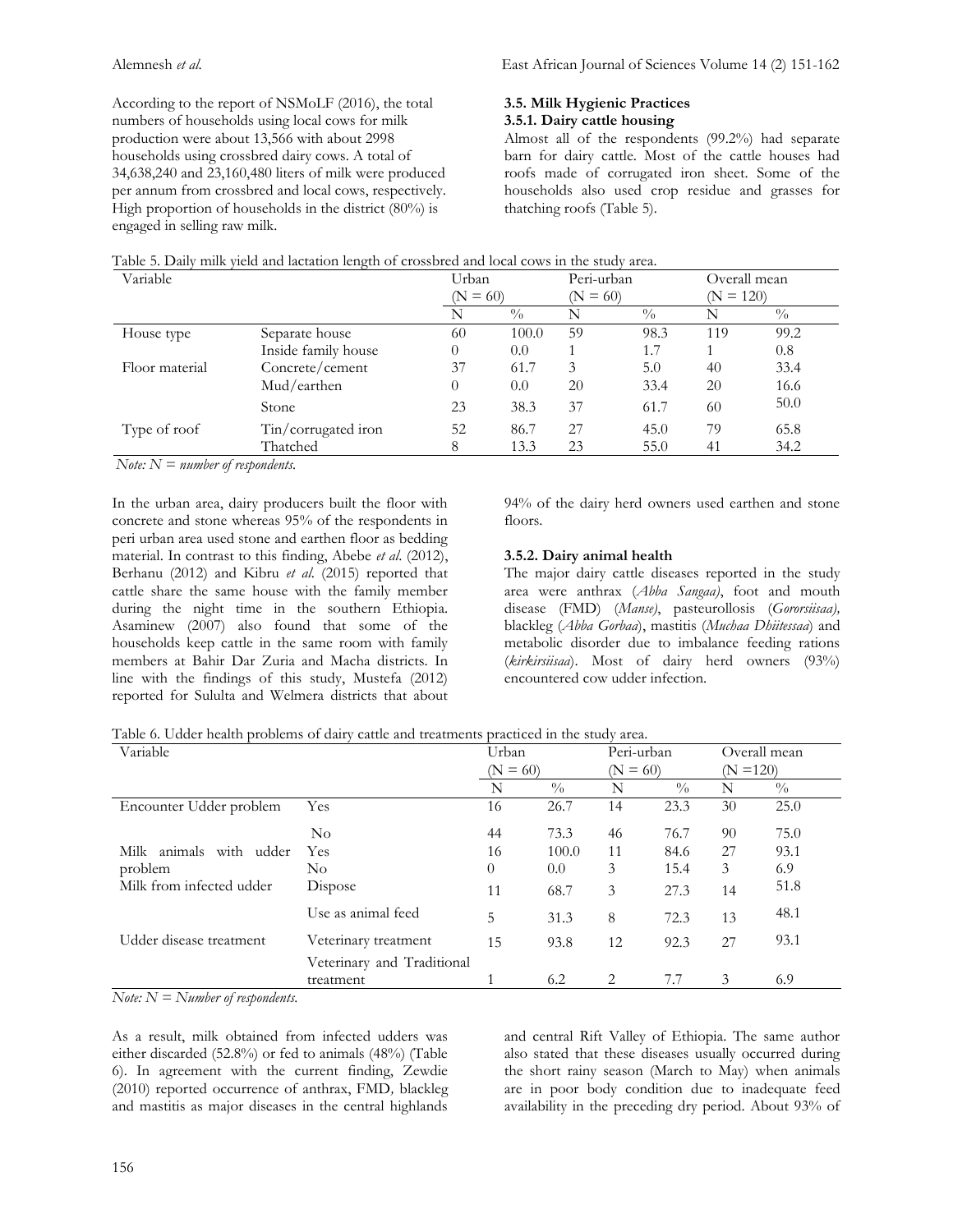dairy herd owners reported udder infection but they had access to veterinary services for udder infection from the nearby government veterinary clinics. Milk produced from infected udders of milking cows were either discarded (52.8%) or fed to animals (48%).

#### **3.5.3. Milking and milk hygienic practice**

In the study area, milking was practiced twice a day, in the morning and the evening. About 87.5% of the respondents used a wide-necked plastic vessel for

Table 7. Milk hygiene practices during milking in the study area.

milking whereas only 12.5% of the respondents used an aluminum milking can (Table 7). Similar studies by Teshome *et al*. (2014) and Teklemichael (2012) reported that 84.62% of the surveyed small-scale milk producer in Shashemane town and 75% of the surveyed farmers in Dire Dawa town, respectively used plastic utensils. This might be due to the fact that aluminum made vessels are very expensive, not affordable and are hardly available for most the farmers in the local markets.

| Variable                    |                          |    | Urban         |            | Peri-urban    |     | Overall mean  |
|-----------------------------|--------------------------|----|---------------|------------|---------------|-----|---------------|
|                             |                          |    | $= 60$        | $(N = 60)$ | $= 120$<br>(N |     |               |
|                             |                          | N  | $\frac{0}{0}$ | N          | $\frac{0}{0}$ | N   | $\frac{0}{0}$ |
| Utensil used for milking    | Wide necked-aluminum can | 10 | 16.6          | 5          | 8.3           | 15  | 12.5          |
|                             | Wide-necked plastic can  | 50 | 83.4          | 55         | 91.7          | 105 | 87.5          |
| Cleaning cow's shed before  | <b>Yes</b>               | 28 | 46.7          | 23         | 38.3          | 51  | 42.5          |
| milking                     | No.                      | 32 | 53.3          | 37         | 61.7          | 69  | 57.5          |
|                             | Yes                      | 59 | 98.3          | 55         | 91.7          | 114 | 95.0          |
| Wash hand before milking    | $\rm No$                 |    | 1.7           | 5          | 8.3           | 6   | 5.0           |
| Wash udder before milking   | Yes                      | 34 | 56.7          | 18         | 30.0          | 52  | 43.3          |
|                             | No                       | 26 | 43.3          | 42         | 70.0          | 68  | 56.0          |
| Use of towel while cleaning | Individual towel         | 10 | 16.7          | 4          | 6.6           | 14  | 11.7          |
| udder                       | Collective towel         | 17 | 28.3          | 5          | 8.3           | 22  | 18.3          |
|                             | Not at all               | 33 | 55.0          | 51         | 85.0          | 84  | 70.0          |

*Note: N = Number of respondents.* 

Milking was usually done under poor hygienic conditions where milking rooms were contaminated with cow dung and urine. More than half of the sample households (57.5%) did not clean barn before milking. The influence of dirty cows on total bacteria counts depended on the extent of soiling of teat surface and cleaning procedures, followed immediately before milking (Teshome *et al*., 2015). About 43% of the respondents washed udder of milking cows before milking; however, 70% of these respondents did not use towel to dry up the udder after washing. Only 22% of the respondents used common towel to dry up udder after washing. Haile *et al.* (2012) and Amistu *et al.* (2015) also reported that 70−82.5% of smallholder farmers in Ethiopia did not practice drying up of udders using individual towel. The results of this study are consistent with the findings of Teshome *et al.*  (2015) who reported that 71.79% of the household milk producers washed the teats and udder of the cows before milking, but without using detergents for cleaning udder and teats.

#### **3.6. Milk Handling Practices at Collection Center**

Milk collection in the study area usually takes place in the morning time for both evening and morning milk. Milk was usually sold only in the morning times and hence milk producers store the evening milk in cold water to keep milk temperature lower until the next morning to reduce microbial multiplication. About 86.7% of milk was directly collected from dairy producer, while 13.3% of milk collectors buy milk from milk venders. All dairy farmers deliver milk to milk collection center by themselves (Table 8).

 The majority of milk collectors in the study area practiced milk quality test (Table 8). The common quality tests in the study areas were lactometer reading and alcohol test. However, 6.6% of milk vendors did not apply milk quality test. The major dairy processing plants (96.7) such as Lame Dairy PLC (Shola Milk Enterprise), MB PLC (Family Milk), Sebeta Agroindustry (Mama Dairy) and Elemtu Integrated Milk Industry were the formal customers that buy milk from those private milk collectors in the study area. Hotels and restaurants in Fitche town were also customers of the milk collectors. The equipment used to store and transport milk at collection centers was plastic container (80%) and only 20% of the collectors used stainless steel.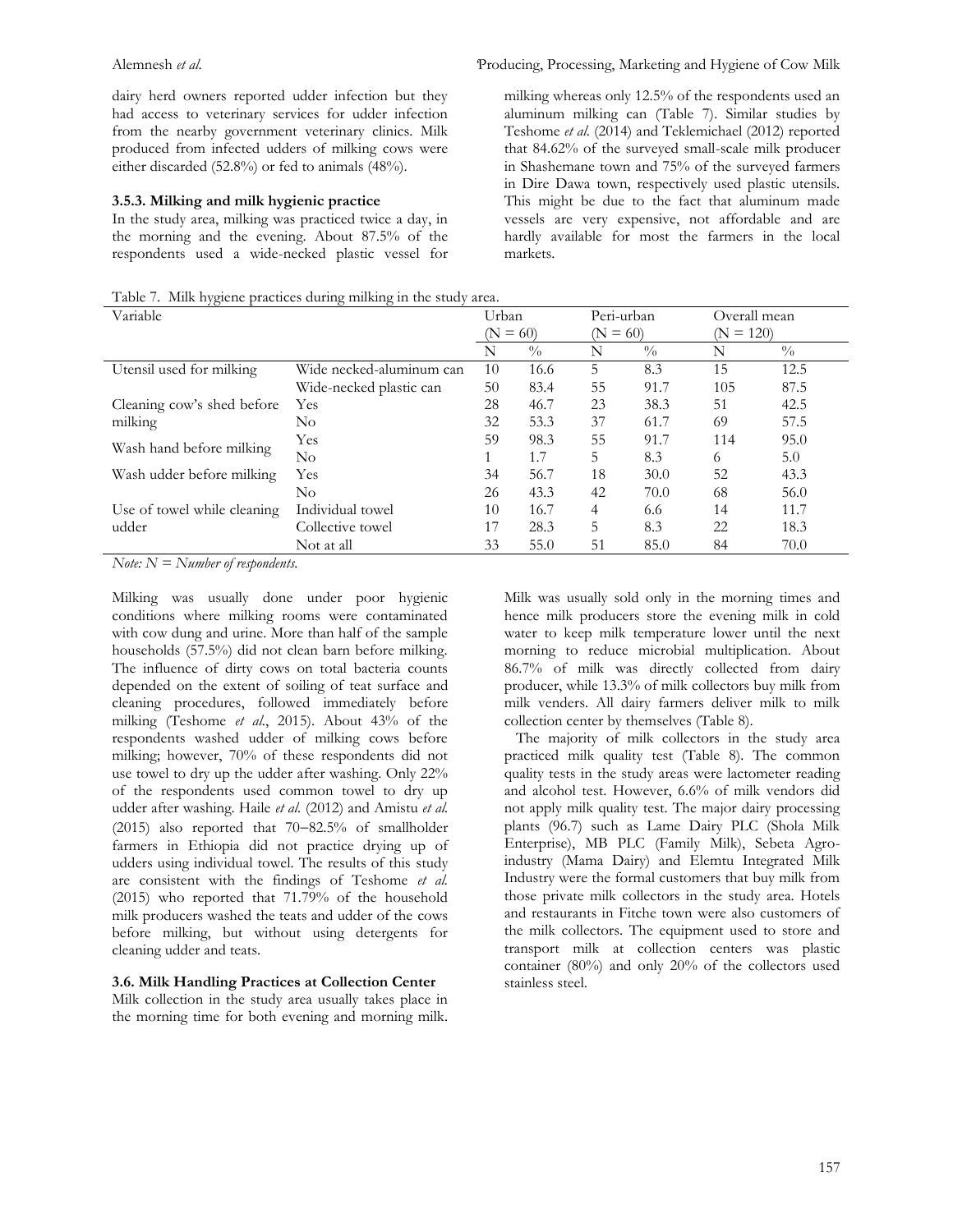| Variable              |                              | Urban ( $N = 15$ ) |               | Peri-urban ( $N = 15$ ) |               | Overall ( $N = 30$ ) |               |
|-----------------------|------------------------------|--------------------|---------------|-------------------------|---------------|----------------------|---------------|
|                       |                              | N                  | $\frac{0}{0}$ | N                       | $\frac{0}{0}$ | N                    | $\frac{0}{0}$ |
| Source of milk        | Farmers                      | 12                 | 80.0          | 14                      | 93.3          | 26                   | 86.7          |
|                       | Milk vender                  | 3                  | 20.0          |                         | 6.7           | 4                    | 13.3          |
| Mode of delivery      | Farmer deliver the milk      | 15                 | 100.0         | 15                      | 100.0         | 30                   | 100.0         |
| Milk quality test     | Organoleptic test            | 42                 | 6.7           | 74                      | 6.7           | 11                   | 36.7          |
| methods upon          | Lactometer and alcohol test. | 11                 | 73.3          | 6                       | 40.0          | 17                   | 56.7          |
| delivery              | No test                      | $\theta$           | 0.0           | 2                       | 13.3          | 2                    | 6.6           |
| Type of costumer      | Milk processing plant        | 14                 | 93.3          | 15                      | 100.0         | 29                   | 96.7          |
|                       | Hotel and restaurant         |                    | 6.7           | $\theta$                | $\left($      |                      | 3.3           |
| Milk transportation   | Stainless steel              | 5                  | 33.3          | $\mathbf{1}$            | 6.7           | 6                    | 20.0          |
| utensils              | Plastic water bottles        | 10                 | 66.7          | 14                      | 93.3          | 24                   | 80.0          |
| Milk cooling facility | Yes                          | 3                  | 20.0          | $\Omega$                | $\left($      | 3                    | 10.0          |
|                       | No                           | 12                 | 80.0          | 15                      | 100.0         | 27                   | 90.0          |

Table 8. Milk handling practices at collection centers of the study area.

*Note: N = number of respondents.* 

## **3.7. Milk Marketing**

Out of the total milk produced per day, the biggest share was supplied to the market. Producers also processed milk into butter and cottage cheese (Table 9). The total milk (TM) produced per day per household was significantly ( $P < 0.05$ ) higher for urban (24.63) liters) than that of the peri urban (16.86 liters) households. All dairy producers who sell milk in the study area entered contractual agreements with milk collectors to deliver milk on daily bases and to collect milk money every fortnight.

Table 9. Quantity of milk produced, processed, consumed and marketed in the study area.

| Variable                                | Urban                         | Peri urban                    | Over all mean    |
|-----------------------------------------|-------------------------------|-------------------------------|------------------|
|                                         | Mean $\pm$ SE                 | Mean $\pm$ SE                 | Mean $\pm$ SE    |
| TM produced/HH/day (liters)             | $24.63 \pm 1.67^{\circ}$      | $16.86 \pm 1.32$              | $20.75 \pm 1.19$ |
| TM processed HH/day (liters)            | $2.33 \pm 0.22$               | $1.26 \pm 0.19$               | $1.80 \pm 0.15$  |
| TM consumed HH/day (liters)             | $1.72 \pm 0.10$               | $0.97 \pm 0.09$               | $1.35 \pm 0.77$  |
| TM sold/HH/day (liter)                  | $20.57 \pm 1.51^{\circ}$      | $14.77 \pm 1.19$ <sup>b</sup> | $17.67 \pm 0.99$ |
| Time to arrive at market place (in min) | $12.15 \pm 1.07$ <sup>b</sup> | $20.61 \pm 1.68^{\circ}$      | $16.38 \pm 1.6$  |
|                                         |                               |                               |                  |

*Note: TM = Total milk and HH = house hold. Means with different superscripts in the same rows are significantly different (P <0.05).*

Private milk collectors and cooperatives/union buy milk from the producers on credit basis. Establishment of milk groups and milk-collection centers gave dairy farmers a broader choice of milk marketing instead of being dependent on local traders and neighborhood buyers. Thus, one entry point for intervention to improve the dairy sector could be the formation of new dairy cooperatives as well as strengthening the existing dairy cooperatives (Birhanu, 2013).

#### **3.8. Constraint of Milk Production, Quality and Marketing**

The major constraints affecting dairy production in the study area were shortage of feed, lack of land, lack of productive dairy breeds, lack of clean water and presence of poor animal health services (Table 10). The current finding was in line with the result of Tsegaye *et*  *al.* (2015) who reported feed shortage, animal health as well as water and labor scarcity problems being the major challenges which affect dairy cattle production and productivity in selected district of Sidama Zone, Southern Ethiopia. Moreover, limited awareness on hygienic handling, lack of appropriate materials used for milking and milk handling, shortage of capital and hygiene of the milker were found to be the other important constraint to the dairy sector. With regard to market related problems, majority of the respondents reported the absence of adequate milk markets during fasting seasons, high feed prices, and low milk and milk product prices. On the other hand, price regulatory mechanisms were not in place to make such important food item easily available with an affordable price to the large segment of the consumers.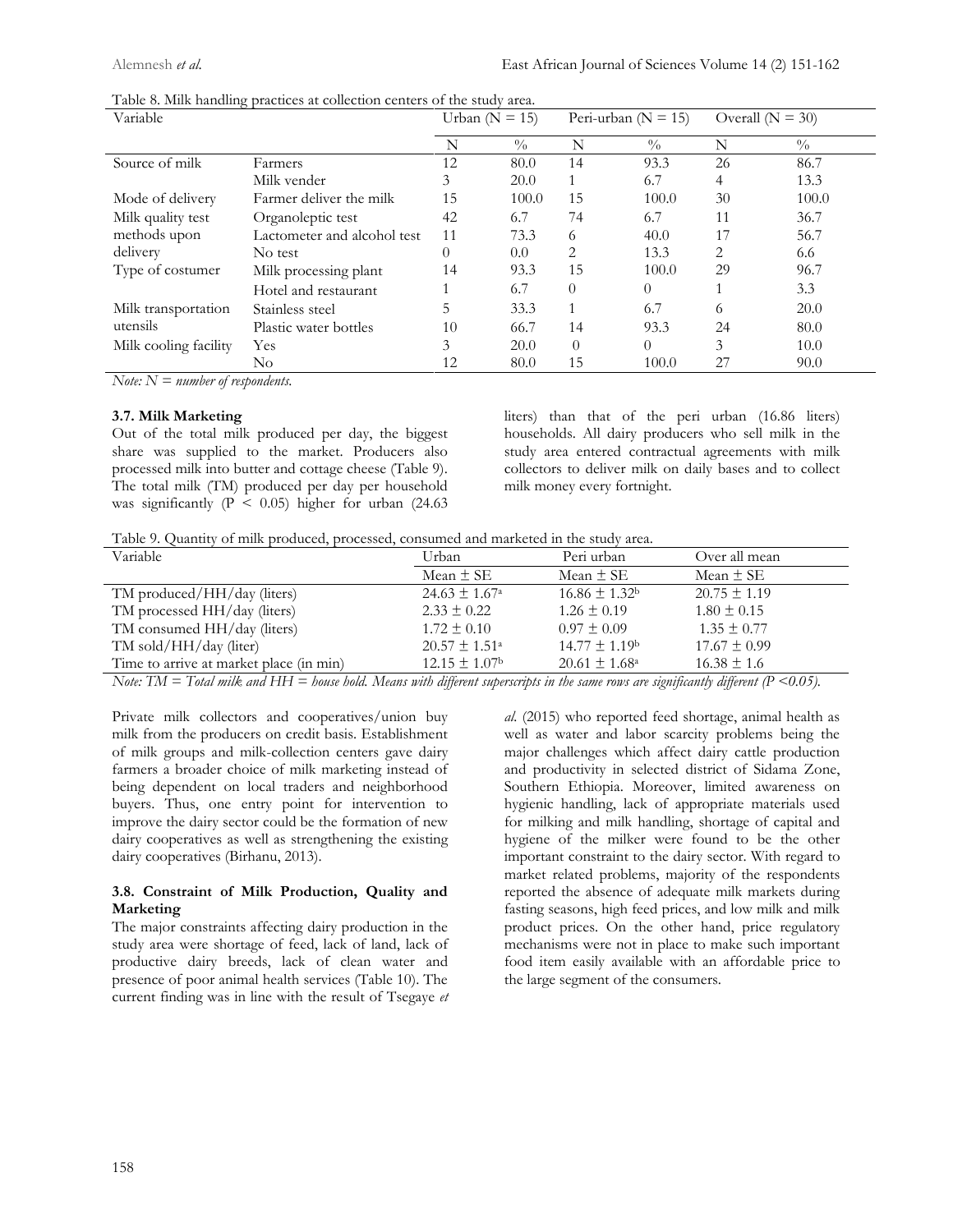Table 10. Milk production, quality and marketing constraint in the study area.

| Production constraints                                     | 1 <sup>st</sup> | 2 <sup>nd</sup> | 3 <sup>rd</sup> | index | Rank            |
|------------------------------------------------------------|-----------------|-----------------|-----------------|-------|-----------------|
| Poor quality and quantity feed                             | 80              | 38              | 2               | 0.45  | 1 <sup>st</sup> |
| Lack of land                                               | 37              | 63              | $\theta$        | 0.34  | 2 <sub>nd</sub> |
| Lack of productive dairy breeds                            | $\Omega$        | $\Omega$        | -61             | 0.09  | 3rd             |
| Lack of clean water                                        | $\theta$        | 20              | 16              | 0.08  | 4 <sup>th</sup> |
| Poor animal health                                         | $\theta$        | 20              | 8               | 0.04  | 5 <sup>th</sup> |
| Milk and milk product quality related constraints          | 1 <sup>st</sup> | 2 <sup>nd</sup> | 3rd             | index | Rank            |
| Limited awareness on hygienic milk handling                | 56              | 55              | $\theta$        | 0.37  | 1 <sup>st</sup> |
| Lack of appropriate utensils for milking and milk handling | 46              | 49              | 9               | 0.33  | 2 <sub>nd</sub> |
| Shortage of capital                                        | 16              | 34              | 8               | 0.17  | 3rd             |
| Poor hygiene of the milker                                 | 6               | 23              | 32              | 0.13  | 4th             |
| Marketing related constraints                              | 1 <sup>st</sup> | 2 <sub>nd</sub> | 3rd             | index | Rank            |
| Lack of adequate markets during fasting season             | 62              | 16              | 37              | 0.39  | 1 <sup>st</sup> |
| Increased feed prices                                      | 35              | 59              | 13              | 0.36  | 2 <sub>nd</sub> |
| Low price of milk and milk products                        | 23              | 26              | 11              | 0.20  | 3rd             |
| Discarding of milk delivered to milk collector             | $\theta$        | 8               | 19              | 0.05  | 4 <sup>th</sup> |

*Note: Index = the sum of (3 times first order + 2 times second order +1 times third order) for individual variables divided by the sum of (3 times first order + 2 times second order +1 times third order) for all variable.* 

#### **3.9. The Microbial Quality of Raw Cow Milk in the Study area**

The mean value of aerobic mesophilic bacterial count (AMBC) of raw milk samples collected from producers  $(6.42 \pm 0.07)$  was significantly (P <0.05) lower than that of the milk collectors  $(7.49 \pm 0.10)$  (Table 11). However, significantly  $(P \le 0.05)$  lower bacterial counts of raw milk were observed in both sampling sources of urban areas of the district. The differences in the overall mean of bacterial counts observed in the study area might be attributed to the time elapsed after milking which is longer for collection centers. Similar values of AMBC 7.28  $log10$  cfu ml<sup>-1</sup> was report by Haile *et al.* (2012) for milk samples collected from different farm sizes in Hawassa, Southern Ethiopia. Solomon *et al.* (2013) also reported 7.08  $log_{10}$  cfu ml<sup>-1</sup> for raw milk samples obtained from the selected largescale dairy farms in Debre-Zeit town.

| Parameters  | Milk Sampling sources | Location                     | Overall mean                 |                 |
|-------------|-----------------------|------------------------------|------------------------------|-----------------|
|             |                       | Urban                        | Peri-urban                   |                 |
| AMBC        | Farm gate             | $6.22 \pm 0.10$ c            | $6.62 \pm 0.13$ <sup>b</sup> | $6.42 \pm 0.07$ |
|             | Collection center     | $6.99 \pm 0.15^{\circ}$      | $7.99 \pm 0.15^{\circ}$      | $7.49 \pm 0.10$ |
| <b>TCC</b>  | Farm gate             | $3.87 \pm 0.13$ d            | $5.10 \pm 0.13$ c            | $4.49 \pm 0.09$ |
|             | Collection center     | $6.96 \pm 0.18^{\mathrm{b}}$ | $7.13 \pm 0.18$ <sup>a</sup> | $7.05 \pm 0.10$ |
| <b>SFBC</b> | Farm gate             | $2.42 \pm 0.74$ <sup>d</sup> | $2.77 \pm 0.10$ c            | $2.95 \pm 0.05$ |
|             | Collection center     | $3.27 \pm 0.10^{\rm b}$      | $4.13 \pm 0.10^a$            | $3.7 \pm 0.07$  |

Table 11. Bacterial counts of raw cow milk produced and marketed in study area.

*Note: AMBC = Aerobic Mesophilic Bacteria Count; TCC= Total Coliform Count and SFBC = Spore Forming Bacteria Count. Means*  in all columns and rows bearing with different superscripts letters for the same parameter are significantly different from each other (P <0.05).

However, the results obtained in this study are lower than the findings of Haile *et al.* (2012) and Teklemichael (2012) who reported a total bacterial count of 9−10 log<sub>10</sub> cfu ml<sup>-1</sup>. According to Quality and Standards Authority of Ethiopian (Ethiopian Standards, 2009), good quality milk should not contain a total bacterial count of more than  $5 \log_{10}$  cfu ml<sup>-1</sup> which indicated that the milk produced and marketed in the study area did not meet the quality standards set by the same Authority. The majority of the households in the study area reported the use of plastic containers for milking, transporting and storage. But these types of containers are not easy to clean with locally available cleaning methods and hence the milk residue may favor

microbial multiplication that ultimately leads to having poor quality milk.

 The overall mean total coliform count (TCC) observed from farm gate (4.49  $\pm$  0.09) is lower than the result of Teshome *et al*. (2014) who reported an average TCC of 4.99  $\pm$  0.081log<sub>10</sub> cfu ml<sup>-1</sup> for milk marketed in Shashemene town. However, the current study showed higher TCC values than the finding of Abebe *et al.*  (2012) who report 4.18  $\pm$  0.01 log<sub>10</sub> cfu ml<sup>-1</sup> for raw milk samples in the Ezha districts of the Gurage Zone. In the current study, the TCC of raw milk sampled from collection centers (7.05  $\pm$  0.10) were significantly  $(P < 0.001)$  higher than that of milk samples taken from the farm gate. According to ES (2008), the TCC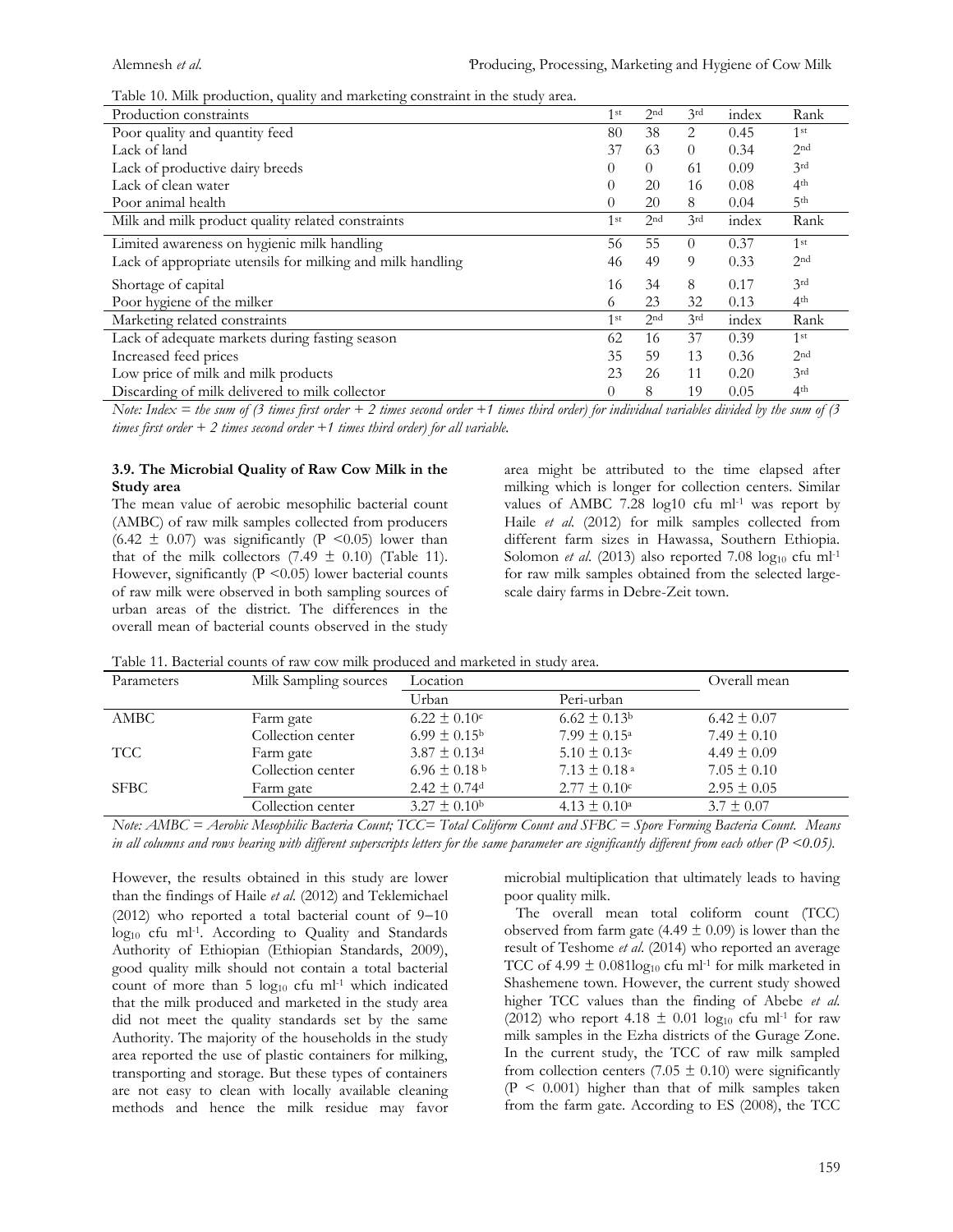of good quality raw milk should not exceed  $3 \log_{10}$  cfu ml-1 . The presence of high TCC in milk indicates unsanitary conditions of milk production, processing and storage. Moreover, presence of large number of TCC in dairy products is an indicator of potential hazard to consumer's health due to possible presence of other enteric pathogens (Godefay and Molla, 2000).

 The Spore Forming Bacteria Count (SFBC) found from the samples of peri urban producers and collectors was significantly ( $P < 0.0001$ ) higher than that of milk samples from urban producers and collector (Table 11). This result is lower than the report of Teshome *et al.* (2014) who indicated 4.703 ± 0.069 log<sub>10</sub> cfu ml<sup>-1</sup> in Shashemene town.

# **4. Conclusion**

The results of the current study have demonstrated that the major feed sources for cattle in the study area were a combination of grazing, grass hay, crop residues, concentrate and non-conventional feed resources like *atella* and *bean hull.* The overall average numbers of lactating local and crossbred cows per household in the study area were  $1.86 \pm 0.15$  and  $1.75 \pm 0.16$ , respectively. About 99.2% of the farmers used separate house type barn for cows of which about 65.8% used corrugated iron sheet covered barns and the rest used grass thatched roof barns. Mean aerobic bacterial count (AMBC), coliform count (CC) and spore forming bacterial count (SFBC) for milk samples collected from milk collection center were significantly higher (P <0.05) than milk samples obtained from farm gates. Generally, the overall microbial count increased during milking at on-farm to collection centers, reflecting poor hygiene at milking, milk handling and transportation. This is mainly due to poor hygienic condition of the feeding system, milking environment, poor udder and teats cleaning practices, failure to use separate towel for each cow and the poor personal hygiene of the milkers. Therefore, awareness should be created on the importance of adequate udder preparation, hygienic milking environment, and use of appropriate milk equipment to produce and supply wholesome milk to the market. Moreover, milk collection centers should be equipped with cold chains, the necessary dairy equipment and quality water supply to minimize milk contamination.

## **5. Acknowledgements**

The authors would like to acknowledge Dilla University for financial support and Holleta Agricultural Research Center for technical support and laboratory facilities to conduct microbiological analysis. We also give special thanks to Girar Jarso Agriculture and Rural Development Office workers and the community for their support during data collection.

## **6. References**

- Abebe, B., Zelalem, Y. and Ajebu, N. 2012. Hygienic and Microbial quality of raw whole cow's milk produced in Ezha district of the Gurage Zone, Southern Ethiopia. *Journal of Agricultural Biotechnology and Sustainable Development,* 5(6): 91−98.
- Abrahamsen, R.K., Borg, G.I., Harstad, O.M., Haug A. and Wetlessen, A. 2007. Milk quality-future approach from a researcher's point of view. Norwegian food research institute (Matforsk), Osloveien, Norway. *Journal Animal and Feed Science* 16(1): 209−226.
- Amistu, K., Degefa, T. and Melese, A. 2015. Assessment of raw milk microbial quality at different critical points of Oromia to milk retail centers in Addis Ababa. *Food Science and Quality Management*, 38: 1−9.
- APHA (American Public Health Association). 1992. Standard Method for the Examination of Dairy Products. 16th edition. APHA, Washington, DC, U.S.A. Pp. 213−223.
- Asaminew, T. 2007. Production, handling, traditional processing practices and quality of milk in Bahr Dar milk shed area, Ethiopia. MSc Thesis, Haramaya University, Ethiopia.
- Asaminew, T. and Eyassu, S. 2011. Microbial quality of raw cow's milk collected from farmers and dairy cooperatives in Bahir Dar Zuria and Mecha district, Ethiopia. *Agriculture and Biology Journal of North America,* 2(1): 29–33.
- Azage, T., Berhanu, G., Dirk, H., Berhanu, B. and Yoseph, M. 2013. Smallholder dairy production and marketing systems in Ethiopia: IPMS experiences and opportunities for marketoriented development. Improving Productivity and Market Success of Ethiopian. Farmers Project Working Paper 31. ILRI, Nairobi.
- Berhanu, K. 2012. Market access and value chain analysis of dairy industry in Ethiopia: The case of Wolaita Zone. PhD Dissertation, Alemaya University, Ethiopia.
- Birhanu, M. 2013. The impact of market-oriented dairying on the socio-economic position of women farmers in Selale areas, Oromia National Regional State, Ethiopia. Pp. 157−171. In: Prah, M. (ed.). *Insight into Gender Equality and Power Relations in Sub-Saharan Africa.* African Books Collective, Uganda.
- Debir, L. 2016. Assessment of breeding practice and evaluation of estrus synchronization of dairy cattle in Sidama zone, Southern Ethiopia. MSc Thesis, Hawassa University, Ethiopia.
- Ethiopian Standards. 2008. Unprocessed whole/raw cow milk specification. ES: 1st ed., 3460:2008.
- Ethiopian Standards. 2009. Unprocessed whole/raw cow milk specification. 2nd ed., ES: 3460:2009.